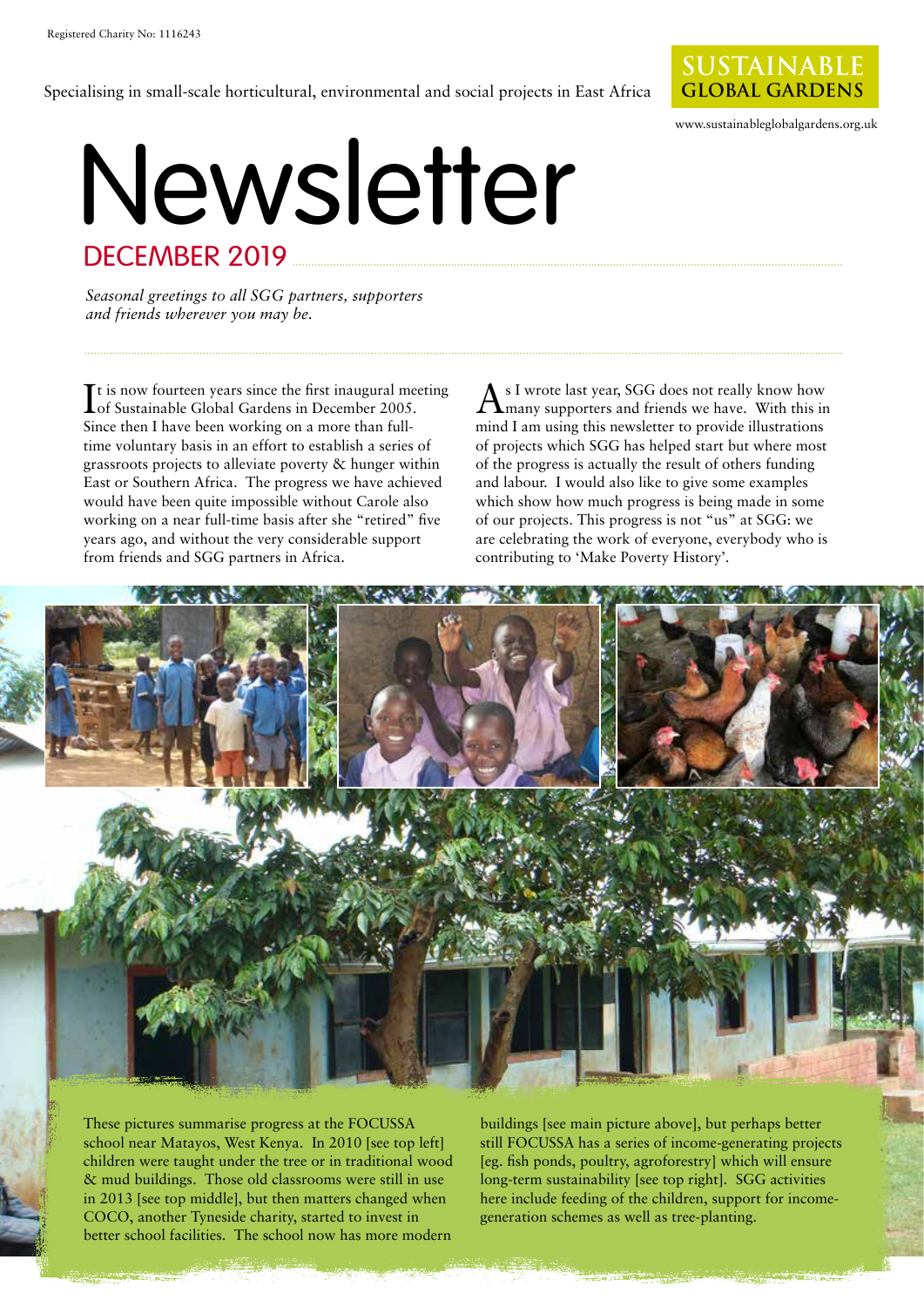## New Hope Emaseno



Here is Gladys Ochieng of New Hope Emaseno in 2008 [see above left]. She is standing in front of her mud & thatch house, holding a small child Faith. Gladys herself has needed a great deal of faith, because before my next visit in 2009 her house was destroyed during a storm. Her response to this calamity was to establish a Children's Home for those in the locality who were without a proper shelter. For the last decade she has provided a home for up to 50 children who have had nowhere safe and suitable to stay. Gladys has also had to face severe challenges in her caring for Faith. While she was still an infant Faith was diagnosed as having an incurable heart complaint and thus not expected to live more

than a few years.

The great news is that Faith is still alive, now twelve and looking stronger than ever. Moreover, many other young children who have received care and attention at Gladys's Children's Home now have prospects of a better future. Here some of the 50 residents who live with Gladys are enjoying a game of football within the compound [see above right]. During her long struggles Gladys has been helped by SGG, who have provided much of the food for the 50 residents as well as improving facilities, such as the kitchen, beds. We have also supported her by promoting tree-planting.

Gladys now has several hundred trees on her small farm, and these

provide her with a source of income for the family and fruit for the children.

After a decade of struggle some of Gladys's worst difficulties are being solved by SGG sponsorship as she now has a secure supply of food and an adequate house for her 50 children [see main photo above]. However, problems will continue to exist. There is the difficulty of finding funds to pay the costs of schooling. There is the long-term issue of finding training & employment for these children. Some matters are more personal: one longterm resident was recently diagnosed with bone cancer and had her leg amputated at the knee.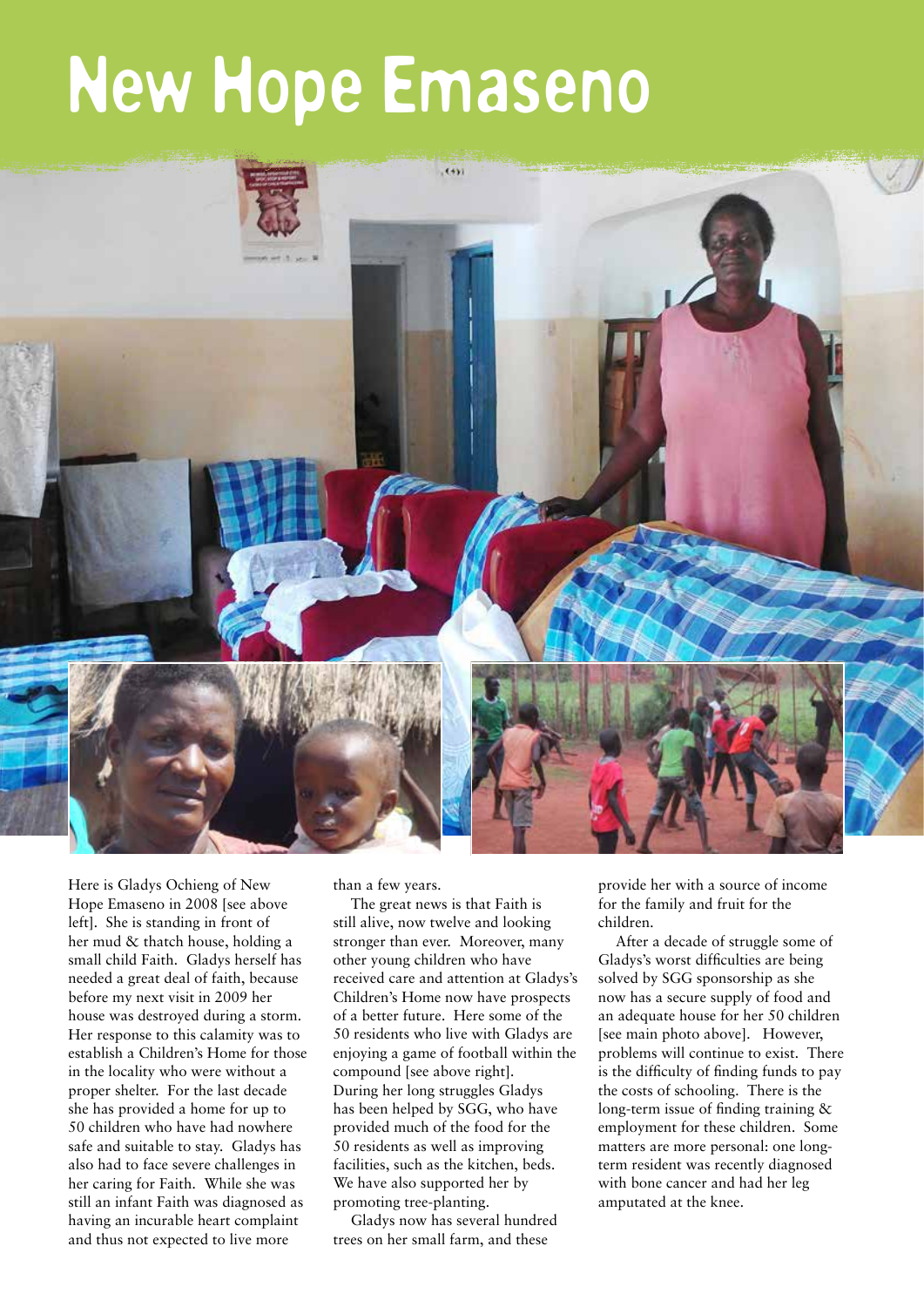Progress has not been limited to the orphans & vulnerable children [OVCs] groups. We are beginning to see significant changes in the landscape as a consequence of SGG treeplanting over the last five years. In 2017 Tyneside Rotary Club made a donation to SGG's tropical tree-planting

project. Those funds were partly used to facilitate the restoration of Ngarasero Forest, near Usa River in Tanzania. The upper photo on the left was taken in April 2018, and the lower photo was taken in November 2019 **from exactly the same location**.

# Restoring Ngarasero Forest



This is the edge of Ngarasero Forest in April 2018. By that time some 1600 seedlings of indigenous species had been planted to try and restore the forest but most of these trees were still below shoulder height. Much of the ground at this particular location had suffered from felling by nearby villagers, and this site was more 'bush with shrubs' rather than forest. Note the dead tree, which is clearly visible, some 200 metres away.

This photo was taken was taken from the same location on the footpath eighteen months later. Note the same dead tree in both photos. By now many of those seedlings planted some two-three years ago are well above head height, and the forest is restoring itself. SGG thinks that this specific project may be of interest to those wishing to plant trees as their personal contribution to combat climate change. If so, note the details given later concerning Gosforth Rotary Club' tropical tree-planting project. For the moment though I would like to thank members of Usa River Mali Hai who planted most of these trees and who assisted me while I counted some 1925 trees young trees on 21st November.

It is likely that tree-planting will continue to be a major part of SGG's activities next year. Gosforth Rotary Club is currently implementing an agroforestry project with a planting target of 100,000 trees in the next couple of years. During our recent

monitoring visit to Kenya and Tanzania we made reference to 20,847 trees planted since March 2019. Of these 8,555 have been reliably counted, while a further 10,650 have been pledged to be planted before the end of next May. Others have been

claimed but not yet confirmed. If you wish to contribute to this ambitious tree-planting scheme, please refer the SGG website at:

[http://www.sustainableglobalgardens.](http://www.sustainableglobalgardens.org.uk/tree-planting) org.uk/tree-planting